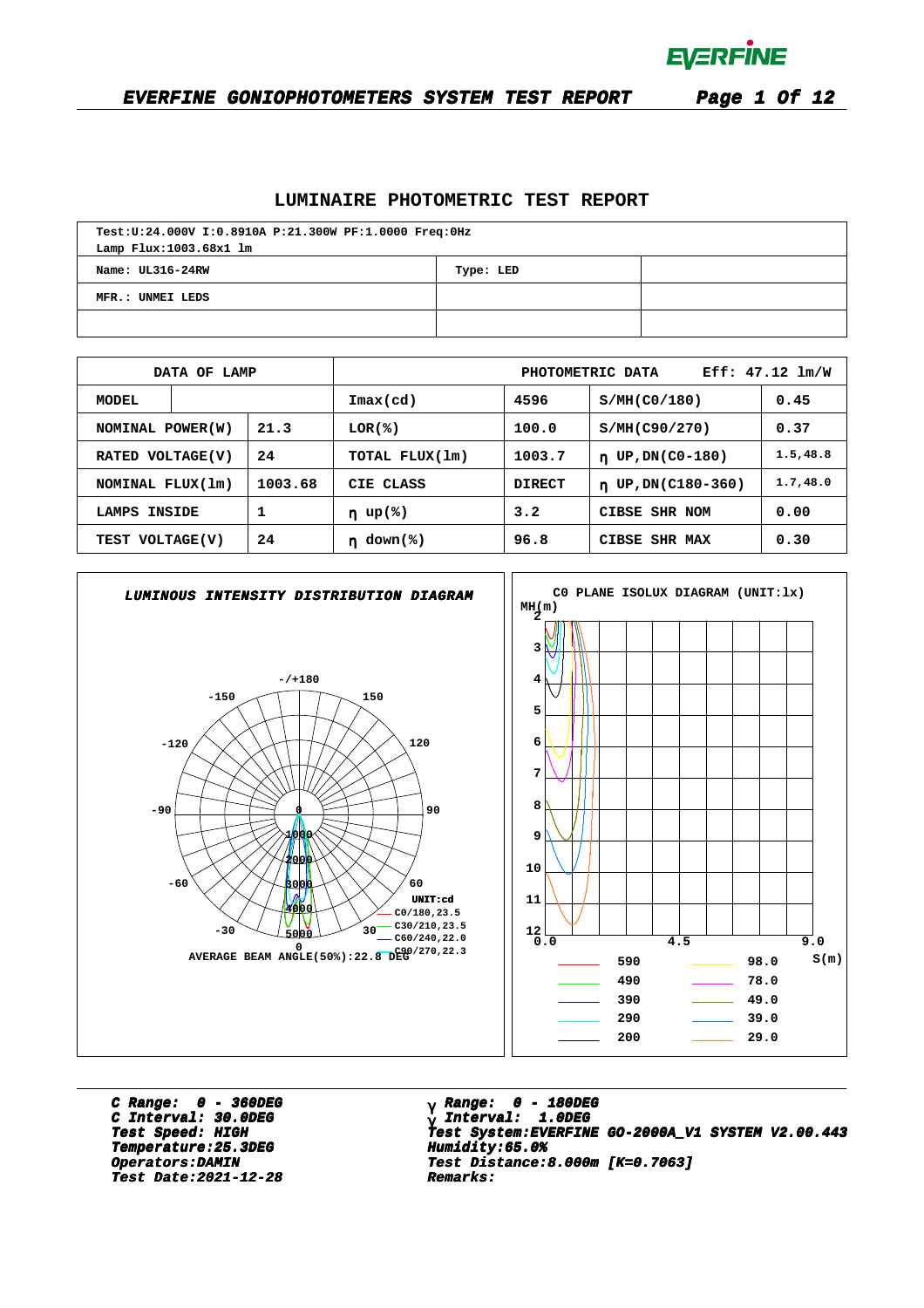### **EVERFINE GONIOPHOTOMETERS SYSTEM TEST REPORT Page 2 Of 12**

### **ZONAL FLUX DIAGRAM**

#### **ZONAL FLUX DIAGRAM:**

| γ          | CO.    | C45    | C90    | C135   | C180                  | C <sub>225</sub> | C270  | C315  | $\gamma$  | 0 zone<br>309.1 | $\Phi$ total<br>309.1 | %lum, lamp |
|------------|--------|--------|--------|--------|-----------------------|------------------|-------|-------|-----------|-----------------|-----------------------|------------|
| 10         | 2705   | 2140   | 1946   | 2929   | 3337                  | 3121             | 2318  | 1642  | $0 - 10$  |                 |                       | 30.8, 30.8 |
| 20         | 741.2  | 638.3  | 660.3  | 795.3  | 809.3                 | 784.1            | 593.4 | 475.0 | 10- 20    | 364.2           | 673.2                 | 67.1, 67.1 |
| 30         | 154.2  | 127.3  | 129.2  | 231.1  | 257.4                 | 242.8            | 169.3 | 103.4 | $20 - 30$ | 168.7           | 841.9                 | 83.9,83.9  |
| 40         | 61.44  | 55.81  | 50.15  | 55.46  | 64.09                 | 58.00            | 50.53 | 46.87 | $30 - 40$ | 56.55           | 898.5                 | 89.5,89.5  |
| 50         | 39.65  | 32.83  | 31.69  | 33.75  | 38.38                 | 35.56            | 30.64 | 28.05 | $40 - 50$ | 33.26           | 931.7                 | 92.8,92.8  |
| 60         | 19.49  | 17.08  | 15.58  | 18.70  | 21.03                 | 18.95            | 15.97 | 13.69 | 50- 60    | 22.02           | 953.8                 | 95,95      |
| 70         | 7.153  | 6.290  | 6.329  | 7.814  | 9.566                 | 8.492            | 6.966 | 5.926 | 60-70     | 11.73           | 965.5                 | 96.2,96.2  |
| 80         | 1.512  | 1.313  | 1.214  | 1.850  | 4.110                 | 3.422            | 2.911 | 2.886 | $70 - 80$ | 4.611           | 970.1                 | 96.7,96.7  |
| 90         | 0.7530 | 0.6515 | 0.4875 | 0.4156 | 2.990                 | 2.559            | 2.284 | 2.298 | 80-90     | 1.874           | 972.0                 | 96.8,96.8  |
| 100        | 1.692  | 1,441  | 1.095  | 0.9628 | 3.102                 | 2.642            | 2.329 | 2.392 | 90-100    | 1.834           | 973.8                 | 97,97      |
| 110        | 3.700  | 3.129  | 2.430  | 2.143  | 3.456                 | 2.992            | 2.666 | 2.924 | 100-110   | 2.456           | 976.3                 | 97.3,97.3  |
| 120        | 4.837  | 4.010  | 3.312  | 3.258  | 4.630                 | 4.082            | 3.668 | 4.000 | 110-120   | 3.373           | 979.6                 | 97.6, 97.6 |
| 130        | 5.630  | 5.003  | 4.229  | 3.918  | 6.236                 | 5.513            | 4.977 | 5.423 | 120-130   | 3.924           | 983.6                 | 98,98      |
| 140        | 8.923  | 8.094  | 6.855  | 6.069  | 8.818                 | 7.660            | 7.004 | 7.775 | 130-140   | 4.725           | 988.3                 | 98.5,98.5  |
| 150        | 12.83  | 11.42  | 9.955  | 9.284  | 12.70                 | 10.99            | 9.988 | 10.58 | 140-150   | 5.727           | 994.0                 | 99,99      |
| 160        | 14.26  | 12.37  | 11.58  | 11.36  | 15.08                 | 13.14            | 11.94 | 11.50 | 150-160   | 5.453           | 999.5                 | 99.6,99.6  |
| 170        | 11.25  | 9.852  | 9.565  | 10.22  | 12.83                 | 11.62            | 10.06 | 9.034 | 160-170   | 3.316           | 1003                  | 99.9,99.9  |
| 180        | 9.527  | 8.874  | 8.110  | 8.080  | 9.632                 | 8.899            | 8.026 | 8.115 | 170-180   | 0.8997          | 1004                  | 100,100    |
| <b>DEG</b> |        |        |        |        | LUMINOUS INTENSITY:cd |                  |       |       |           |                 | <b>UNIT: 1m</b>       |            |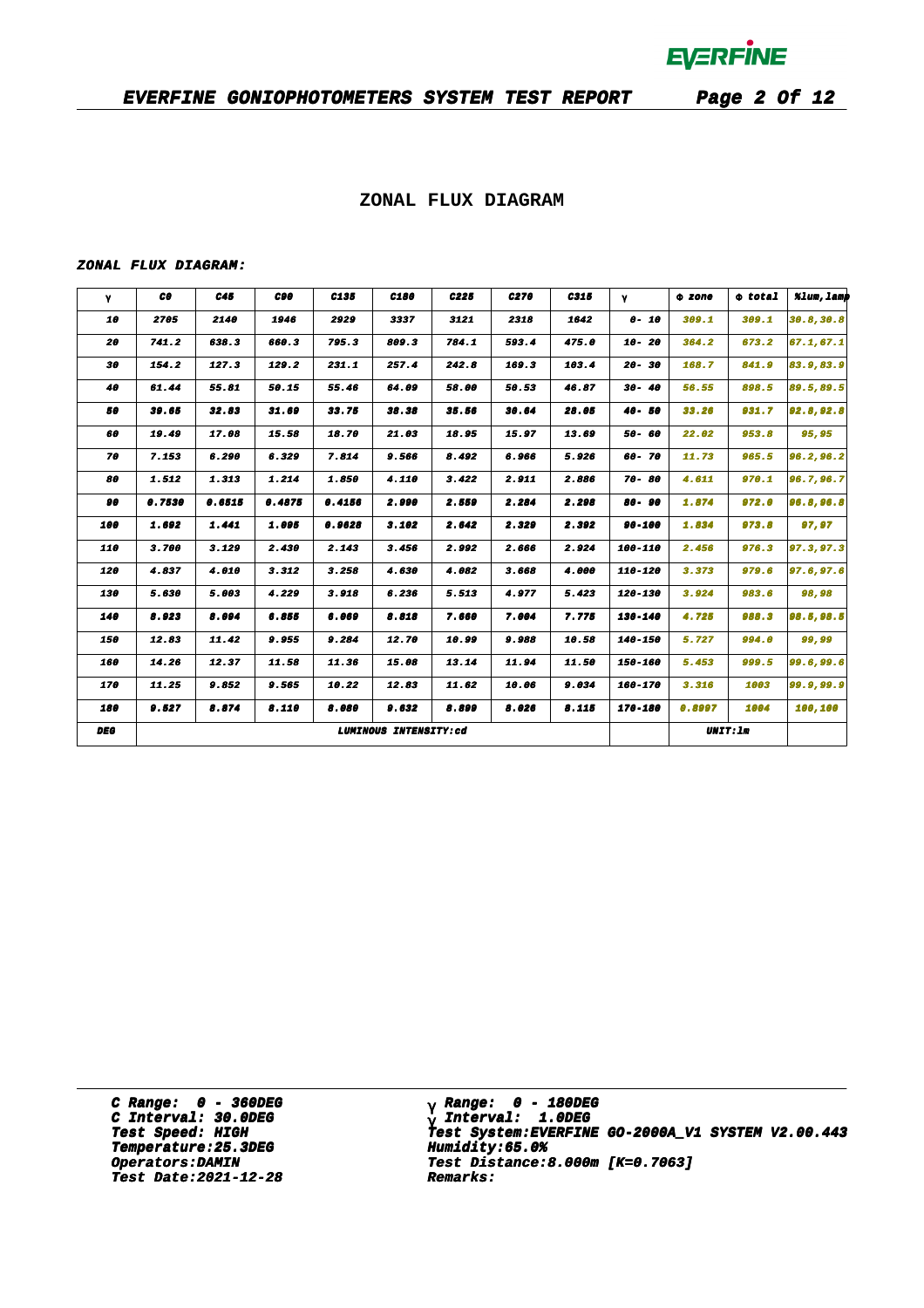

## **EVERFINE GONIOPHOTOMETERS SYSTEM TEST REPORT Page 3 Of 12**

### **LUMINANCE LIMITATION CURVES**

| Test:U:24.000V I:0.8910A P:21.300W PF:1.0000 Freq:0Hz |  |  |  |  |  |  |  |  |  |
|-------------------------------------------------------|--|--|--|--|--|--|--|--|--|
| Lamp Flux:1003.68x1 lm                                |  |  |  |  |  |  |  |  |  |
| Name: UL316-24RW<br>Type: LED                         |  |  |  |  |  |  |  |  |  |
| MFR.: UNMEI LEDS                                      |  |  |  |  |  |  |  |  |  |
|                                                       |  |  |  |  |  |  |  |  |  |

|                 |                |                  |              | LUMINANCE LIMITATION CURVES |                  |                                                |                |                          |                                |
|-----------------|----------------|------------------|--------------|-----------------------------|------------------|------------------------------------------------|----------------|--------------------------|--------------------------------|
| <b>GLARE</b>    | CLASS          |                  |              |                             | ILLUMINANCE (1x) |                                                |                |                          |                                |
| 1.15            | $\mathbb{A}$   | 2000             | 1000         | 500                         | $\le$ = 300      |                                                |                |                          |                                |
| 1.50            | $\,$ B         |                  | 2000         | 1000                        | 500              | $\leq$ = 300                                   |                |                          |                                |
| 1.85            | C              |                  |              | 2000                        | 1000             | 500                                            | $\leq$ = 300   |                          |                                |
| 2.20            | $\mathbb D$    |                  |              |                             | 2000             | 1000                                           | 500            | $\leq$ = 300             |                                |
| 2.55            | $\mathbf E$    |                  |              |                             |                  | 2000                                           | 1000           | 500                      | $\leq$ = 300                   |
| G(DEG)          |                | $\mathsf a$      | $\mathbf b$  | $\mathtt{c}$                | d                | $\mathsf{e}% _{0}\left( \mathsf{e}_{0}\right)$ | $\mathbf f$    | $\mathbf g$              | h                              |
| 85              | $\mathsf{a}$   | $\mathbf b$<br>C | d            | e                           |                  | f                                              | g              |                          | h                              |
| 75              |                |                  |              |                             |                  |                                                |                |                          | $\frac{8}{6}$<br>4<br>3        |
| 65              |                |                  |              |                             |                  |                                                |                |                          | a/h<br>$\overline{\mathbf{c}}$ |
| 55              |                |                  |              |                             |                  |                                                |                |                          |                                |
| $45\frac{1}{8}$ | 1000<br>CO/180 | $\overline{2}$   | 3<br>C90/270 | 5<br>4                      | 6<br>8           | 10000                                          | $\overline{2}$ | 3<br>LUMINANCE (cd/(m2)) | 4                              |

| LUMINANCE cd/(m2) |        |      |  |  |  |  |  |  |  |  |
|-------------------|--------|------|--|--|--|--|--|--|--|--|
| G(DEG)            | CO/180 |      |  |  |  |  |  |  |  |  |
| 85                | 447    | 278  |  |  |  |  |  |  |  |  |
| 80                | 399    | 401  |  |  |  |  |  |  |  |  |
| 75                | 621    | 721  |  |  |  |  |  |  |  |  |
| 70                | 959    | 1062 |  |  |  |  |  |  |  |  |
| 65                | 1382   | 1432 |  |  |  |  |  |  |  |  |
| 60                | 1788   | 1787 |  |  |  |  |  |  |  |  |
| 55                | 2241   | 2264 |  |  |  |  |  |  |  |  |
| 50                | 2829   | 2829 |  |  |  |  |  |  |  |  |
| 45                | 3278   | 3296 |  |  |  |  |  |  |  |  |

**C Range: 0 - 360DEG C Interval: 30.0DEG Temperature:25.3DEG Humidity:65.0% Temperature:25.3DEG Humidity:65.0% Test Date:2021-12-28 Remarks: Date:2021-12-28 Remarks:**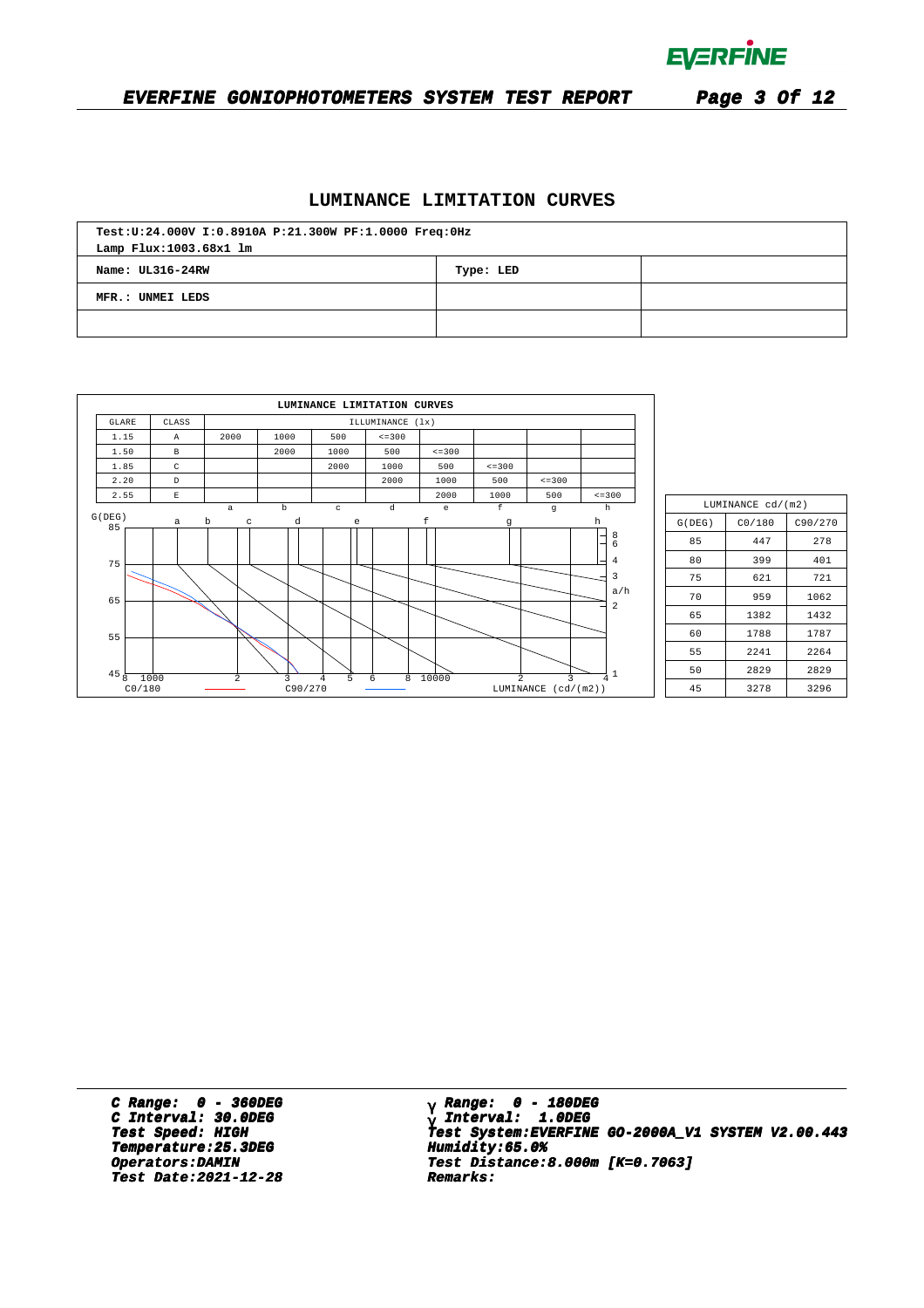### **CU AND LUMINAIRE BUDGETARY ESTIMATE DIAGRAM**

|                         |            | Test: U: 24.000V I: 0.8910A P: 21.300W PF: 1.0000 Freq: 0Hz<br>Lamp Flux: 1003.68x1 lm |                   |              |        |              |              |                             |                                 |              |              |             |             |             |            |            |                |              |
|-------------------------|------------|----------------------------------------------------------------------------------------|-------------------|--------------|--------|--------------|--------------|-----------------------------|---------------------------------|--------------|--------------|-------------|-------------|-------------|------------|------------|----------------|--------------|
|                         |            | Name: UL316-24RW                                                                       |                   |              |        |              |              |                             |                                 | Type: LED    |              |             |             |             |            |            |                |              |
|                         |            | MFR.: UNMEI LEDS                                                                       |                   |              |        |              |              |                             |                                 |              |              |             |             |             |            |            |                |              |
|                         |            |                                                                                        |                   |              |        |              |              |                             |                                 |              |              |             |             |             |            |            |                |              |
|                         | 0 C C      |                                                                                        | 80%               |              |        |              | 70%          |                             |                                 | 50%          |              |             | 30%         |             |            | 10%        |                | 0            |
| ρW                      |            | 50%                                                                                    | 30%               | 10%          |        | 50%          | 30%          | 10%                         | 50%                             | 30%          | 10%          | 50%         | 30%         | 10%         | 50%        | 30%        | 10%            | 0            |
|                         | ρfc        |                                                                                        | 20%               |              |        |              | 20%          |                             |                                 | 20%          |              |             | 20%         |             |            | 20%        |                | 0            |
|                         | <b>RCR</b> | RCR: Room Cavity Ratio                                                                 |                   |              |        |              |              |                             | Coefficients of Utilization(CU) |              |              |             |             |             |            |            |                |              |
|                         | 0.0<br>1.0 | 1.18<br>1.11                                                                           | 1.18<br>1.09      | 1.18<br>1.07 |        | 1.15<br>1.09 | 1.15<br>1.07 | 1.15<br>1.05                | 1.09<br>1.04                    | 1.09<br>1.02 | 1.09<br>1.01 | 1.04<br>.00 | 1.04<br>وو. | 1.04<br>.97 | .99<br>.96 | وو.<br>.95 | وو.<br>.94     | . 97<br>. 92 |
|                         | 2.0        | 1.05                                                                                   | 1.01              | .98          |        | 1.03         | .00          | .97                         | وو.                             | .97          | . 94         | . 96        | . 94        | . 92        | .93        | . 91       | . 90           | .88          |
|                         | 3.0        | . 99                                                                                   | . 95              | . 92         |        | . 98         | .94          | .91                         | . 95                            | .91          | .89          | . 92        | .89         | .87         | .89        | .87        | .85            | .84          |
|                         | 4.0        | .94                                                                                    | . 90              | .86          |        | . 93         | .89          | .86                         | .91                             | .87          | .84          | .88         | .85         | .83         | .86        | .84        | .82            | .80          |
|                         | 5.0        | .90                                                                                    | .85               | .82          |        | .89          | .85          | .81                         | .87                             | .83          | .80          | .85         | .82         | .79         | .83        | .81        | .78            | .77          |
|                         | 6.0        | .86                                                                                    | .82               | .78          |        | .85          | .81          | .78                         | .84                             | .80          | .77          | .82         | .79         | .76         | .81        | .78        | .76            | .74          |
|                         | 7.0        | .83                                                                                    | .78               | .75          |        | .82          | .78          | .75                         | .81                             | .77          | .74          | .79         | .76         | .73         | .78        | .75        | .73            | .72          |
|                         | 8.0        | .80                                                                                    | .75               | .72          |        | .79          | .75          | .72                         | .78                             | .74          | .71          | .77         | .73         | .71         | .76        | .73        | .70            | .69          |
|                         | 9.0        | .77                                                                                    | .73               | .69          |        | .77          | .72          | .69                         | .76                             | .72          | .69          | .75         | .71         | .69         | .74        | .70        | .68            | .67          |
|                         | 10.0       | .75                                                                                    | .70               | .67          |        | .74          | .70          | .67                         | .73                             | .69          | .67          | .72         | .69         | .66         | .72        | .68        | .66            | .65          |
| <b>LAMPS</b>            |            |                                                                                        |                   |              |        |              |              | LUMINAIRE BUDGETARY DIAGRAM |                                 |              |              |             |             |             |            |            |                |              |
| 50                      |            |                                                                                        | <b>CONDITIONS</b> |              |        |              |              |                             |                                 |              |              |             |             |             |            |            |                |              |
| 40                      |            | <b>FLUX</b>                                                                            |                   |              | 5000lm |              |              |                             |                                 |              |              |             |             |             |            |            |                |              |
| 30                      |            | <b>FACTOR</b>                                                                          |                   |              | 0.70   |              |              |                             |                                 |              |              |             |             |             |            |            |                |              |
|                         |            | <b>Hdown</b>                                                                           |                   |              | 0.00m  |              |              |                             |                                 |              |              |             |             |             |            |            |                |              |
|                         |            | Hwork                                                                                  |                   |              | 0.00m  |              |              |                             |                                 |              |              |             |             |             |            |            |                |              |
| 20                      |            | Ework(AVE)                                                                             |                   |              | 1001x  |              |              |                             |                                 |              |              |             |             |             |            |            |                |              |
|                         |            | $\rho$ (%)                                                                             |                   | CC           | w      | £с           |              |                             |                                 |              |              |             |             |             |            |            |                |              |
|                         |            |                                                                                        |                   | 70           | 50     | 30           |              |                             |                                 |              |              |             |             |             |            |            |                |              |
|                         |            |                                                                                        |                   | 50           | 30     | 20           |              |                             |                                 |              |              |             |             |             |            |            |                |              |
| 10                      |            |                                                                                        |                   |              |        |              |              |                             |                                 |              |              |             |             |             |            |            |                |              |
| 9<br>8                  |            |                                                                                        |                   |              |        |              |              |                             |                                 |              |              |             |             |             |            |            |                |              |
| 7                       |            |                                                                                        |                   |              |        |              |              |                             |                                 |              |              |             |             |             |            |            |                |              |
| ĸ                       |            |                                                                                        |                   |              |        |              |              |                             |                                 |              |              |             |             |             |            |            |                |              |
| 5                       |            |                                                                                        |                   |              |        |              |              |                             |                                 |              |              |             |             |             |            |            |                |              |
| 4                       |            |                                                                                        |                   |              |        |              |              |                             |                                 |              |              |             |             |             |            |            |                |              |
|                         |            |                                                                                        |                   |              |        |              |              |                             |                                 |              |              |             |             |             |            |            |                |              |
| $\overline{\mathbf{3}}$ |            |                                                                                        |                   |              |        |              |              |                             |                                 |              |              |             |             |             |            |            |                |              |
|                         |            |                                                                                        |                   |              |        |              |              |                             |                                 |              |              |             |             |             |            |            |                |              |
| $2_{10}$                |            |                                                                                        |                   |              |        |              |              |                             |                                 |              |              |             |             |             |            |            |                |              |
|                         |            | 20                                                                                     |                   | $30$ 40 50   |        | 70           | 100          |                             | 200<br>AREA(m2)                 | 300          |              | 500 700     | 1k          |             | 2k         |            | $3k$ $4k$ $5k$ | 7k           |
|                         |            |                                                                                        |                   |              |        |              |              |                             |                                 |              |              |             |             |             |            |            |                |              |

**C Range: 0 - 360DEG C Interval: 30.0DEG Temperature:25.3DEG Humidity:65.0% Temperature:25.3DEG Humidity:65.0% Test Date:2021-12-28 Remarks: Date:2021-12-28 Remarks:**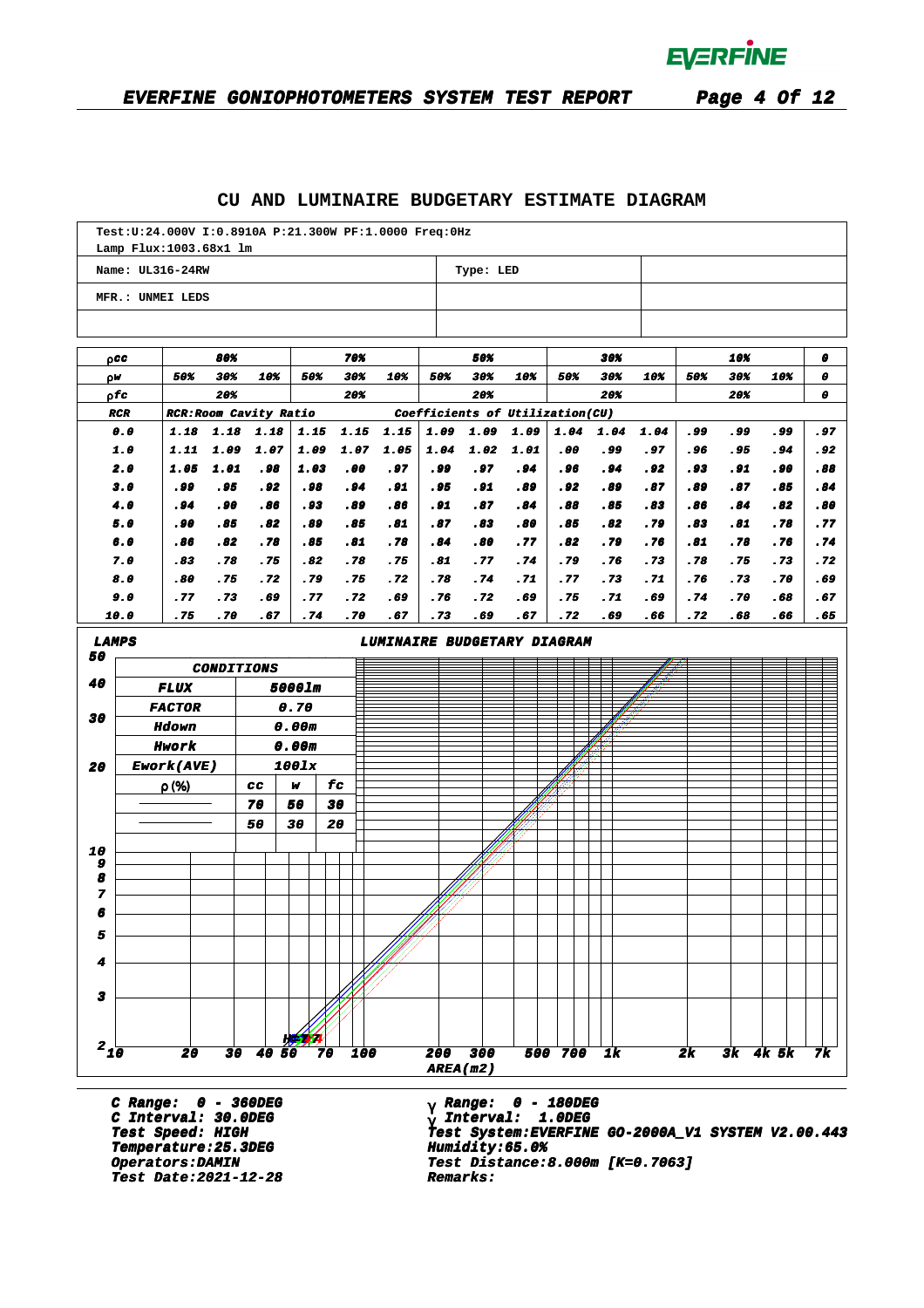### **EVERFINE GONIOPHOTOMETERS SYSTEM TEST REPORT Page 5 Of 12**

### **WEC AND CCEC**

| Test:U:24.000V I:0.8910A P:21.300W PF:1.0000 Freq:0Hz |  |  |  |  |  |  |  |  |  |
|-------------------------------------------------------|--|--|--|--|--|--|--|--|--|
| Lamp Flux:1003.68x1 lm                                |  |  |  |  |  |  |  |  |  |
| Name: UL316-24RW<br>Type: LED                         |  |  |  |  |  |  |  |  |  |
| MFR.: UNMEI LEDS                                      |  |  |  |  |  |  |  |  |  |
|                                                       |  |  |  |  |  |  |  |  |  |

| 0 <sub>CC</sub>    |     | 80% |                                     |     | 70%              |     |     | 50% |                                                                                 |     | 30% |     |     | 10% |     | 0 |
|--------------------|-----|-----|-------------------------------------|-----|------------------|-----|-----|-----|---------------------------------------------------------------------------------|-----|-----|-----|-----|-----|-----|---|
| ρW                 | 50% | 30% | 10%                                 | 50% | 30%              | 10% | 50% | 30% | 10%                                                                             | 50% | 30% | 10% | 50% | 30% | 10% | 0 |
| 0 fc               |     | 20% |                                     |     | 20%              |     |     | 20% |                                                                                 |     | 20% |     |     | 20% |     | o |
| <b>RCR</b>         |     |     | <i><b>RCR:Room Cavity Ratio</b></i> |     |                  |     |     |     | <b>Wall Exitance Coeffcients(WEC)</b>                                           |     |     |     |     |     |     |   |
| 0.0                |     |     |                                     |     |                  |     |     |     |                                                                                 |     |     |     |     |     |     |   |
| 1.0                |     |     |                                     |     |                  |     |     |     | .121. 065. 111. 293. 071. 123. 255. 078. 137. 27. 086. 151. 299. 090. 159.      |     |     |     |     |     |     |   |
| 2.0                |     |     |                                     |     |                  |     |     |     | 109. 061. 070. 078. 066. 018. 022. 072. 079. 024. 078. 078. 025. 025. 048.      |     |     |     |     |     |     |   |
| 3.0                |     |     |                                     |     |                  |     |     |     | 018. 058. 104. 109. 062. 113. 020. 066. 112. 021. 071. 021. 023. 074. 138. 138. |     |     |     |     |     |     |   |
| 4.0                |     |     | .129.067.020                        |     | .125 .065 .019   |     |     |     | .116 .061 .018 .058 .058 .017 .100 .054 .017                                    |     |     |     |     |     |     |   |
| 5.0                |     |     | $.122$ $.062$ $.018$                |     | .118 .060 .018   |     |     |     | .110 .057 .017 .103 .054 .016 .096 .051 .015                                    |     |     |     |     |     |     |   |
| 6.0                |     |     | .115 .058 .016 .111 .056 .016       |     |                  |     |     |     | .104 .053 .016 .098 .051 .015 .092 .048 .014                                    |     |     |     |     |     |     |   |
| 7.0                |     |     | $.109$ $.054$ $.015$                |     | $.105$ .053 .015 |     |     |     | .099.050 .014.048.014 .048.014 .099.046                                         |     |     |     |     |     |     |   |
| 8.0                |     |     |                                     |     |                  |     |     |     | 113. 044. 085. 045. 046. 090. 014. 047. 097. 049. 049. 010. 014. 050. 050.      |     |     |     |     |     |     |   |
| 9.0                |     |     | 13.047.096. 103. 047.098.           |     |                  |     |     |     | .091 .045 .013 .086 .043 .012 .082 .042 .012                                    |     |     |     |     |     |     |   |
| <i><b>10.0</b></i> |     |     |                                     |     |                  |     |     |     | .011.029.040.079.102.081.080.012.083.041.087.094.094.099.040.012.094.099        |     |     |     |     |     |     |   |
|                    |     |     |                                     |     |                  |     |     |     |                                                                                 |     |     |     |     |     |     |   |

| 0 C C | 80%                          |            | 70%                           |     | 50%        | 30%        | 10%                                                                             | 0 |
|-------|------------------------------|------------|-------------------------------|-----|------------|------------|---------------------------------------------------------------------------------|---|
| ΟW    | 50%<br>30%                   | 10%<br>50% | 30%<br>10%                    | 50% | 10%<br>30% | 50%<br>30% | 10%<br>30%<br>50%<br>10%                                                        | 0 |
| o fa  | 20%                          |            | 20%                           |     | 20%        | 20%        | 20%                                                                             | 0 |
| RCR   | <b>RCR:Room Cavity Ratio</b> |            |                               |     |            |            | Ceiling Cavity Exitance Coefficients (CCEC)                                     |   |
| 0.0   |                              |            |                               |     |            |            | 023. 023. 023. 072. 072. 072. 072. 125. 125. 183. 183. 183. 125. 125. 215.      |   |
| 1.0   |                              |            |                               |     |            |            | 919. 200. 2021. 2051. 262. 265. 2021. 107. 114. 147. 156. 166. 171. 162. 194.   |   |
| 2.0   |                              |            |                               |     |            |            | 016. 018. 019. 039. 054. 050. 084. 094. 094. 117. 155. 041. 157. 157. 177.      |   |
| 3.0   |                              |            |                               |     |            |            | .140. 166. 018. 028. 048. 108. 071. 083. 106. 029. 118. 118. 118. 138. 164.     |   |
| 4.0   |                              |            | 088. 106. 120. 101. 123. 152. |     |            |            | .012. 014. 017. 052. 043. 043. 052. 074. 090.                                   |   |
| 5.0   |                              |            | 777. 096. 122. 888. 111. 142. |     |            |            | .011 .053 .032 .039 .039 .039 .034 .054 .054                                    |   |
| 6.0   |                              |            | 068. 088. 115. 178. 101. 134. |     |            |            | .012 .061 .048 .046 .036 .029 .015 .019 .079                                    |   |
| 7.0   |                              |            |                               |     |            |            | 009. 110. 014. 206. 033. 044. 043. 057. 057. 061. 051. 070. 093. 096. 126.      |   |
| 8.0   |                              |            |                               |     |            |            | 008. 1010. 1013.  204. 1031. 1042. 1050. 1071.  206. 1075. 108.  206. 108. 120. |   |
| 9.0   |                              |            |                               |     |            |            | 007. 101. 013. 229. 239. 240. 237. 050. 050. 052. 071. 098. 059. 059. 114.      |   |
| 10.0  |                              |            |                               |     |            |            | 007. 009. 012. 020. 028. 038. 038. 047. 055. 048. 055. 055. 055. 057. 070. 019. |   |

**C Range: 0 - 360DEG** C Interval: 30.0DEG<br> **C Interval: 30.0DEG**<br> **Test Speed: HIGH Temperature:25.3DEG Humidity:65.0% Temperature:25.3DEG Humidity:65.0% Test Date:2021-12-28 Remarks: Date:2021-12-28 Remarks:**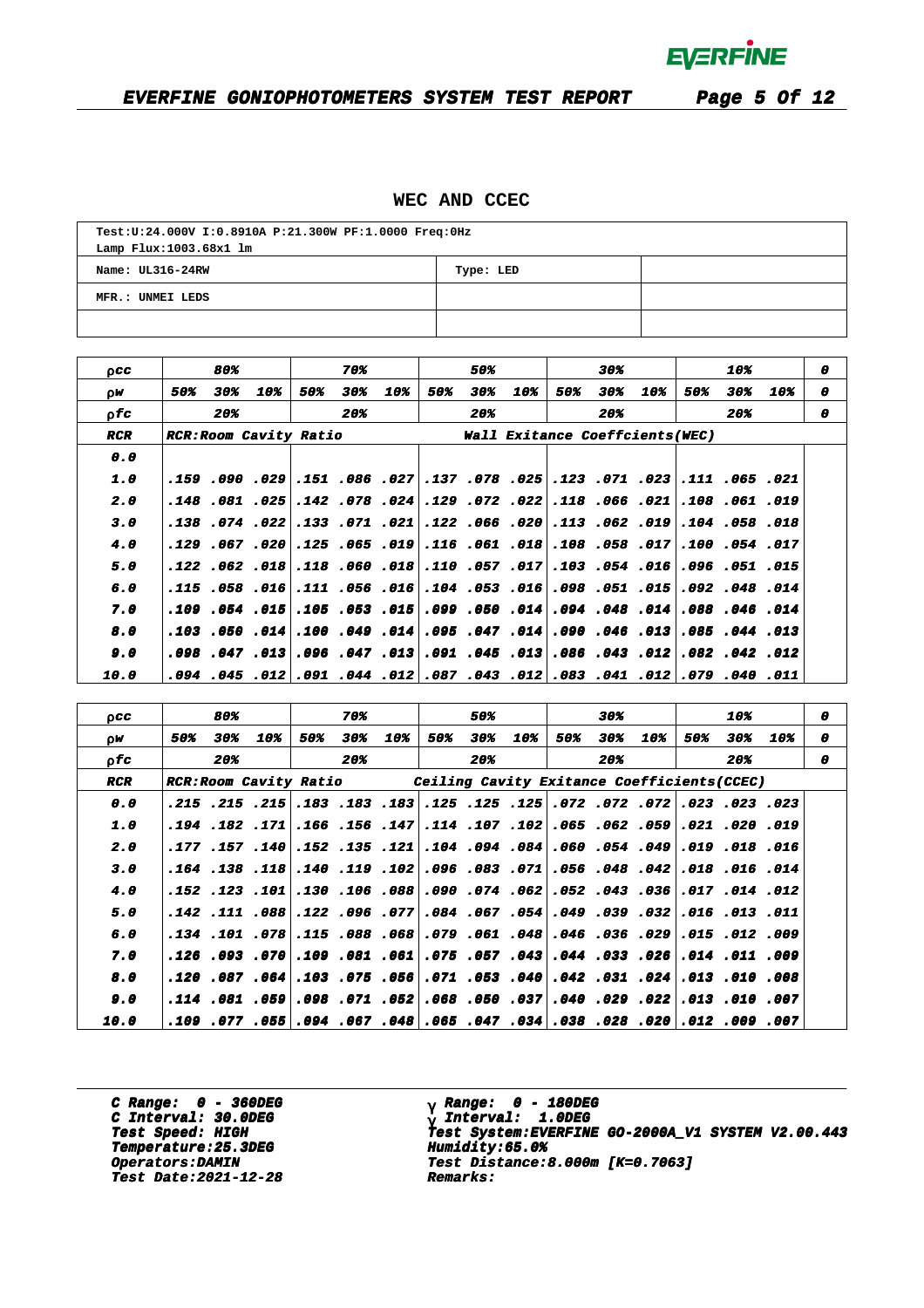| Test: U: 24.000V I: 0.8910A P: 21.300W PF: 1.0000 Freq: 0Hz     |           |      |      |                  |      |           |     |      |                 |      |      |
|-----------------------------------------------------------------|-----------|------|------|------------------|------|-----------|-----|------|-----------------|------|------|
| Lamp Flux:1003.68x1 lm                                          |           |      |      |                  |      |           |     |      |                 |      |      |
| Name: UL316-24RW                                                |           |      |      |                  |      | Type: LED |     |      |                 |      |      |
| MFR.: UNMEI LEDS                                                |           |      |      |                  |      |           |     |      |                 |      |      |
|                                                                 |           |      |      |                  |      |           |     |      |                 |      |      |
| ceiling/cavity                                                  |           | 0.7  | 0.7  | 0.5              | 0.5  | 0.3       | 0.7 | 0.7  | 0.5             | 0.5  | 0.3  |
| walls                                                           |           | 0.5  | 0.3  | 0.5              | 0.3  | 0.3       | 0.5 | 0.3  | 0.5             | 0.3  | 0.3  |
| working plane                                                   |           | 0.2  | 0.2  | 0.2              | 0.2  | 0.2       | 0.2 | 0.2  | 0.2             | 0.2  | 0.2  |
| Room dimensions                                                 |           |      |      | Viewed crosswise |      |           |     |      | Viewed endwise  |      |      |
| $2H y =$<br>$x =$                                               | 2H        | 9.3  | 10.1 | 9.6              | 10.3 | 10.5      | 8.9 | 9.7  | 9.2             | 9.9  | 10.1 |
|                                                                 | 3П        | 9.7  | 10.4 | 10.0             | 10.7 | 10.9      | 9.4 | 10.0 | 9.7             | 10.3 | 10.5 |
|                                                                 | <b>4H</b> | 9.8  | 10.4 | 10.1             | 10.7 | 11.0      | 9.4 | 10.1 | 9.7             | 10.3 | 10.6 |
|                                                                 | 6Н        | 9.7  | 10.4 | 10.1             | 10.7 | 11.0      | 9.4 | 10.0 | 9.7             | 10.3 | 10.6 |
|                                                                 | 8H        | 9.7  | 10.3 | 10.1             | 10.6 | 10.9      | 9.4 | 10.0 | 9.7             | 10.3 | 10.6 |
|                                                                 | 12H       | 9.7  | 10.3 | 10.0             | 10.6 | 10.9      | 9.3 | 9.9  | 9.7             | 10.2 | 10.5 |
| 4H                                                              | 2H        | 9.5  | 10.2 | 9.8              | 10.4 | 10.7      | 9.2 | 9.8  | 9.5             | 10.1 | 10.3 |
|                                                                 | 3H        | 10.0 | 10.6 | 10.4             | 10.9 | 11.2      | 9.6 | 10.2 | 10.0            | 10.5 | 10.9 |
|                                                                 | <b>4H</b> | 10.1 | 10.6 | 10.5             | 11.0 | 11.3      | 9.7 | 10.2 | 10.1            | 10.6 | 10.9 |
|                                                                 | 6Н        | 10.1 | 10.6 | 10.5             | 10.9 | 11.3      | 9.7 | 10.2 | 10.1            | 10.5 | 10.9 |
|                                                                 | 8H        | 10.1 | 10.5 | 10.5             | 10.9 | 11.3      | 9.7 | 10.1 | 10.1            | 10.5 | 10.9 |
|                                                                 | 12H       | 10.0 | 10.4 | 10.5             | 10.8 | 11.3      | 9.6 | 10.0 | 10.1            | 10.4 | 10.9 |
| <b>8H</b>                                                       | 4H        | 10.0 | 10.5 | 10.5             | 10.9 | 11.3      | 9.7 | 10.1 | 10.1            | 10.5 | 10.9 |
|                                                                 | 6H        | 10.0 | 10.4 | 10.5             | 10.8 | 11.3      | 9.6 | 10.0 | 10.1            | 10.4 | 10.9 |
|                                                                 | 8H        | 10.0 | 10.3 | 10.5             | 10.8 | 11.3      | 9.6 | 9.9  | 10.1            | 10.4 | 10.9 |
|                                                                 | 12H       | 10.0 | 10.3 | 10.5             | 10.8 | 11.3      | 9.6 | 9.8  | 10.1            | 10.3 | 10.9 |
| <b>12H</b>                                                      | 4H        | 10.0 | 10.4 | 10.4             | 10.8 | 11.2      | 9.6 | 10.0 | 10.1            | 10.4 | 10.9 |
|                                                                 | 6Н        | 10.0 | 10.3 | 10.5             | 10.8 | 11.3      | 9.6 | 9.9  | 10.1            | 10.4 | 10.9 |
|                                                                 | 8H        | 10.0 | 10.3 | 10.5             | 10.7 | 11.3      | 9.6 | 9.8  | 10.1            | 10.3 | 10.9 |
| Variations with the observer position at spacings(CIE Pub.117): |           |      |      |                  |      |           |     |      |                 |      |      |
| $S = 1.0H$                                                      |           |      |      | $+ 0.8 / - 0.9$  |      |           |     |      | $+ 0.7 / - 0.9$ |      |      |
| <b>1.5H</b><br>+ 0.4 / - 0.5                                    |           |      |      |                  |      |           |     |      | + 0.4 / - 0.8   |      |      |
| <i><b>2.0H</b></i>                                              |           |      |      | $+1.5 / -1.3$    |      |           |     |      | + 1.7 / - 1.8   |      |      |

### **UGR(Unified Glare Rating) Table**

**CIE Pub.117, 1004 lm Total Lamp Luminous Flux Corrected (8log(F/F0) = 0.0) Area: 0.0188 m2**

**C Range: 0 - 360DEG C Interval: 30.0DEG Temperature:25.3DEG Humidity:65.0% Temperature:25.3DEG Humidity:65.0% Test Date:2021-12-28 Remarks: Date:2021-12-28 Remarks:**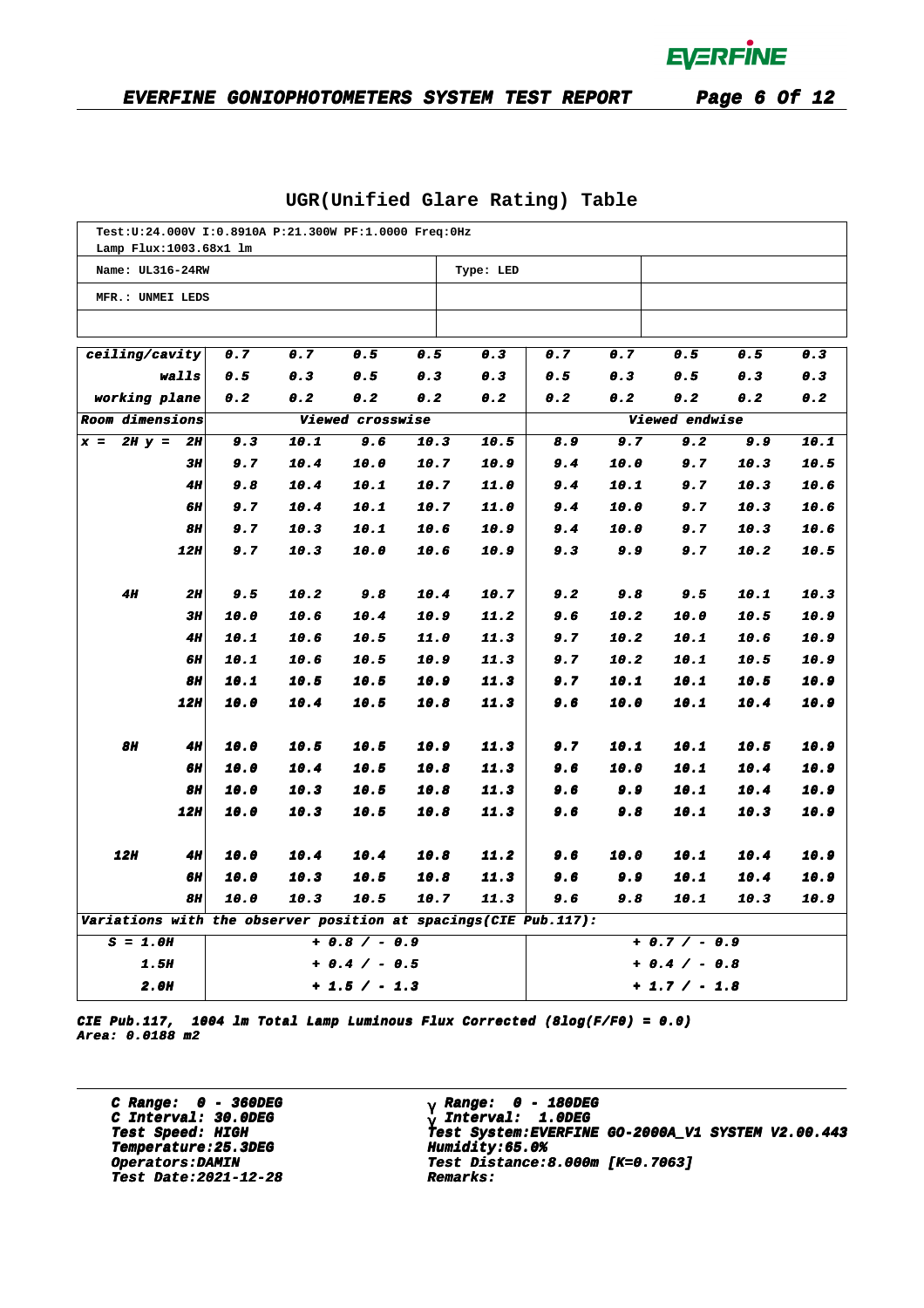

## **EVERFINE GONIOPHOTOMETERS SYSTEM TEST REPORT Page 7 Of 12**

### **UTILIZATION FACTORS TABLE**

| Test:U:24.000V I:0.8910A P:21.300W PF:1.0000 Freq:0Hz<br>Lamp Flux:1003.68x1 lm |  |  |  |  |  |  |  |  |  |  |
|---------------------------------------------------------------------------------|--|--|--|--|--|--|--|--|--|--|
| Name: UL316-24RW<br>Type: LED                                                   |  |  |  |  |  |  |  |  |  |  |
| MFR.: UNMEI LEDS                                                                |  |  |  |  |  |  |  |  |  |  |
|                                                                                 |  |  |  |  |  |  |  |  |  |  |

| <b>REFLECTANCE</b>                                               |                                                    |          |            |           |     |          |     |            |     |    |  |  |
|------------------------------------------------------------------|----------------------------------------------------|----------|------------|-----------|-----|----------|-----|------------|-----|----|--|--|
| Ceiling                                                          | 0.8<br>0.8                                         |          | 0.8<br>0.7 |           | 0.7 | 0.7      |     | 0.5<br>0.5 |     | 0  |  |  |
| Walls                                                            | 0.7<br>0.5                                         |          | 0.3        | 0.7       | 0.5 | 0.3      |     | 0.7<br>0.5 |     | 0  |  |  |
| Working plane                                                    | 0.2                                                | 0.2      | 0.2        | 0.2       | 0.2 | 0.2      | 0.2 | 0.2        | 0.2 | 0  |  |  |
| <b>ROOM INDEX</b>                                                | UTILIZATION FACTORS (PERCENT)<br>$k(RI)$ x RCR = 5 |          |            |           |     |          |     |            |     |    |  |  |
| $k = 0.60$                                                       | 85                                                 | 78       | 75         | 84        | 78  | 74       | 83  | 78         | 74  | 70 |  |  |
| 0.80                                                             | 92                                                 | 86       | 82         | 92        | 86  | 82       | 90  | 85         | 82  | 78 |  |  |
| 1.00                                                             | 97                                                 | 91       | 87         | 96        | 91  | 87       | 94  | 90         | 86  | 82 |  |  |
| 1.25                                                             | 101                                                | 96       |            | 92<br>100 |     | 95<br>91 |     | 98<br>93   |     | 86 |  |  |
| 1.50                                                             | 104                                                | وو<br>95 |            | 102       | 98  | 95       | 100 | 96         | 93  | 88 |  |  |
| 2.00                                                             | 107                                                | 102      | 99         | 105       | 101 | 98       | 102 | 99         | 96  | 90 |  |  |
| 2.50                                                             | 109                                                | 105      | 101        | 107       | 103 | 100      | 103 | 100        | 98  | 91 |  |  |
| 3.00                                                             | 110                                                | 107      | 104        | 108       | 105 | 102      | 104 | 102        | 100 | 93 |  |  |
| 4.00                                                             | 113                                                | 110      | 107        | 110       | 108 | 106      | 106 | 104        | 102 | 94 |  |  |
| 5.00                                                             | 114                                                | 111      | 109        | 111       | 109 | 108      | 107 | 105        | 104 | 95 |  |  |
| UF(total)<br><b>ROOM INDEX</b>                                   |                                                    |          |            |           |     |          |     |            |     |    |  |  |
| According to DIN EN 13032-2 2004<br>Suspended<br>$SHRNOM = 1.25$ |                                                    |          |            |           |     |          |     |            |     |    |  |  |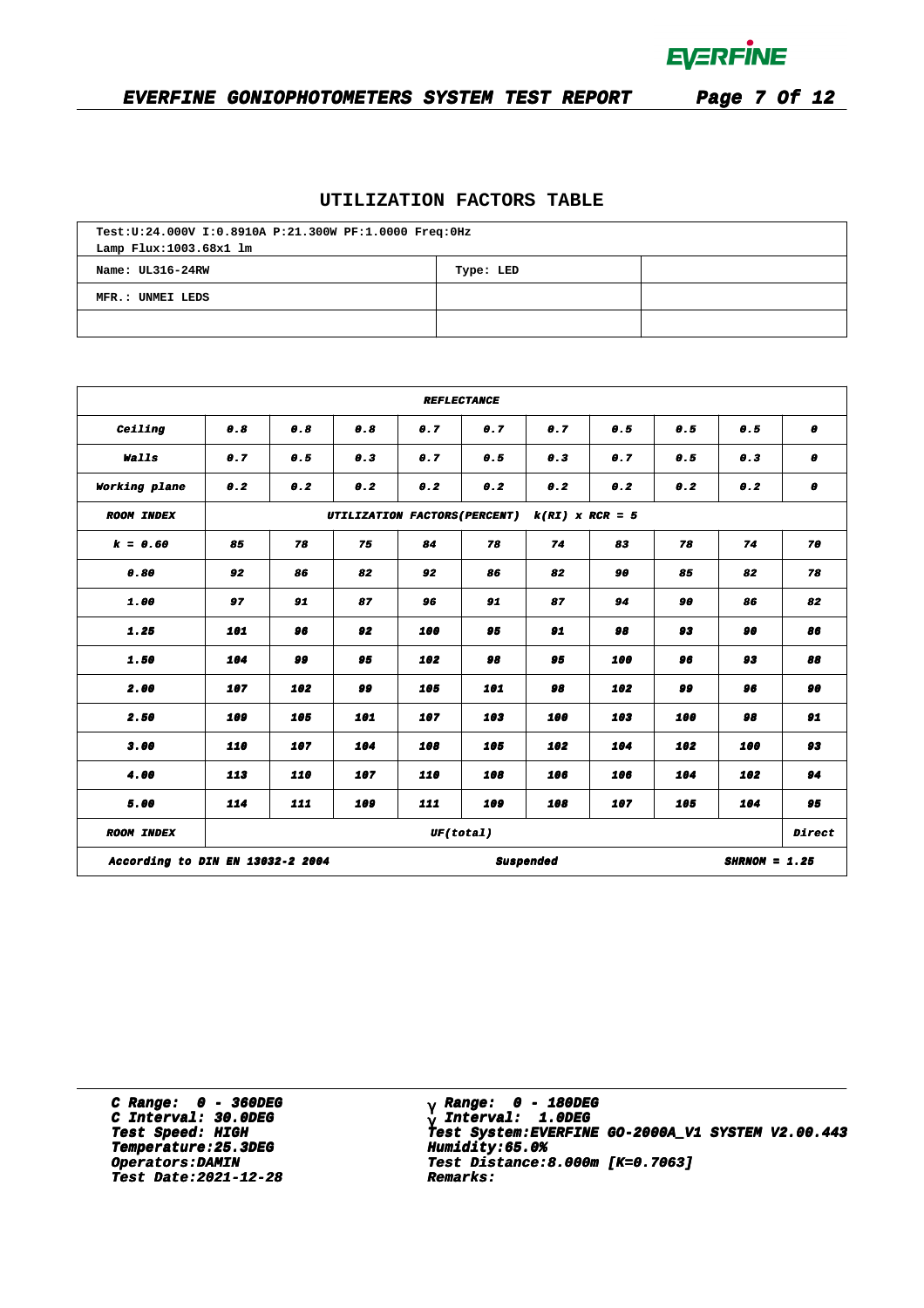**EVERFINE** 

#### **EVERFINE GONIOPHOTOMETERS SYSTEM TEST REPORT Page 8 Of 12**

### **ISOCANDELA DIAGRAM**

| Test:U:24.000V I:0.8910A P:21.300W PF:1.0000 Freq:0Hz<br>Lamp Flux: 1003.68x1 lm |  |  |  |  |  |  |  |  |
|----------------------------------------------------------------------------------|--|--|--|--|--|--|--|--|
| Name: UL316-24RW<br>Type: LED                                                    |  |  |  |  |  |  |  |  |
| MFR.: UNMEI LEDS                                                                 |  |  |  |  |  |  |  |  |
|                                                                                  |  |  |  |  |  |  |  |  |



**C Range: 0 - 360DEG C Interval: 30.0DEG Temperature:25.3DEG Humidity:65.0%**<br> **Operators:DAMIN Test Distance:8 Test Date:2021-12-28 Remarks: Date:2021-12-28 Remarks:**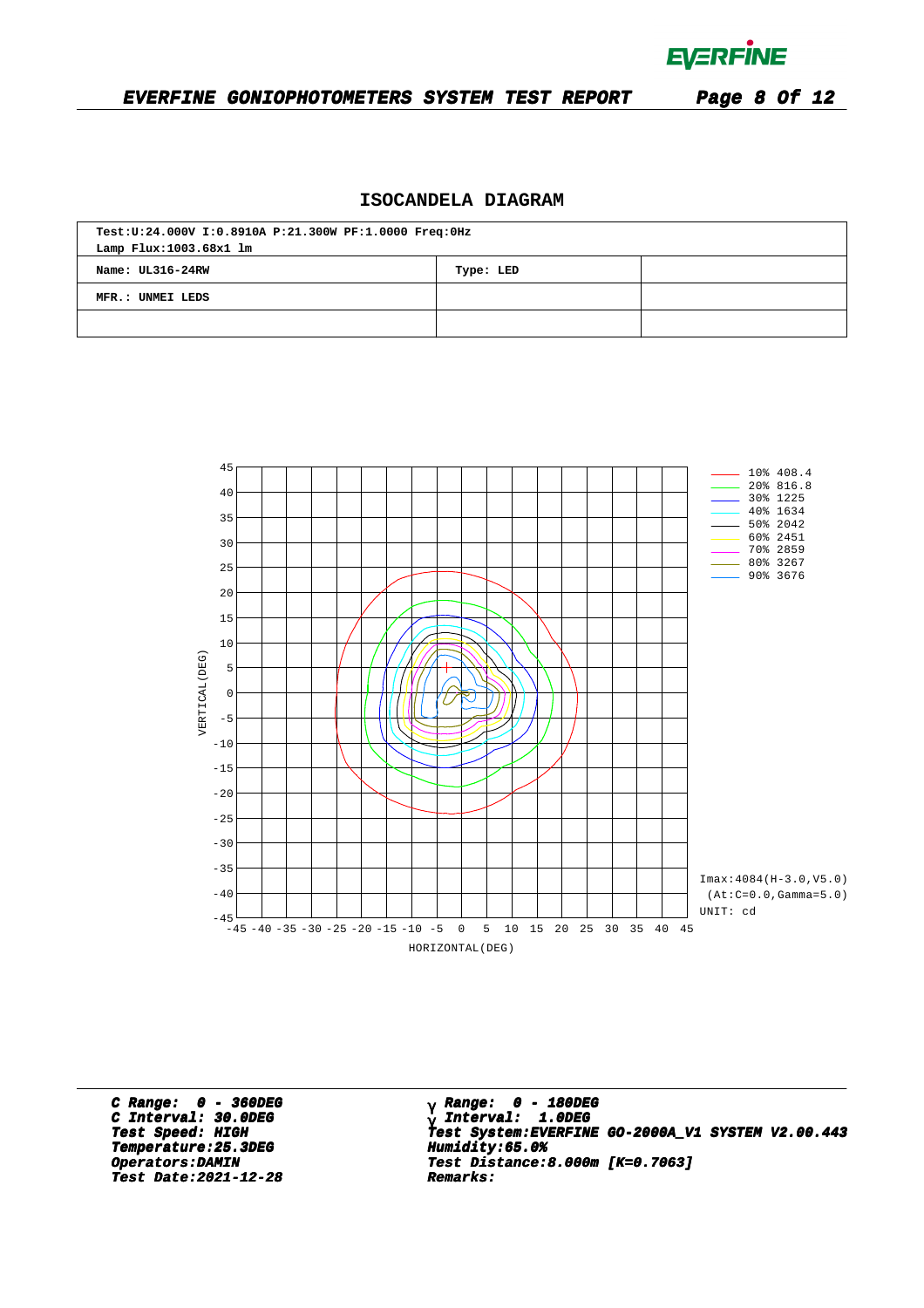

### **AAI Figure**

| Test:U:24.000V I:0.8910A P:21.300W PF:1.0000 Freq:0Hz |  |  |  |  |  |  |  |  |  |
|-------------------------------------------------------|--|--|--|--|--|--|--|--|--|
| Lamp Flux: 1003.68x1 lm                               |  |  |  |  |  |  |  |  |  |
| Name: UL316-24RW<br>Type: LED                         |  |  |  |  |  |  |  |  |  |
| MFR.: UNMEI LEDS                                      |  |  |  |  |  |  |  |  |  |
|                                                       |  |  |  |  |  |  |  |  |  |



**Flux out:399.8 lm**

**Note:The Curves indicate the illuminated area and the average illumination when the luminaire is at different distance.**

**C Range: 0 - 360DEG C Interval: 30.0DEG Temperature:25.3DEG Humidity:65.0% Temperature:25.3DEG Humidity:65.0% Test Date:2021-12-28 Remarks: Date:2021-12-28 Remarks:**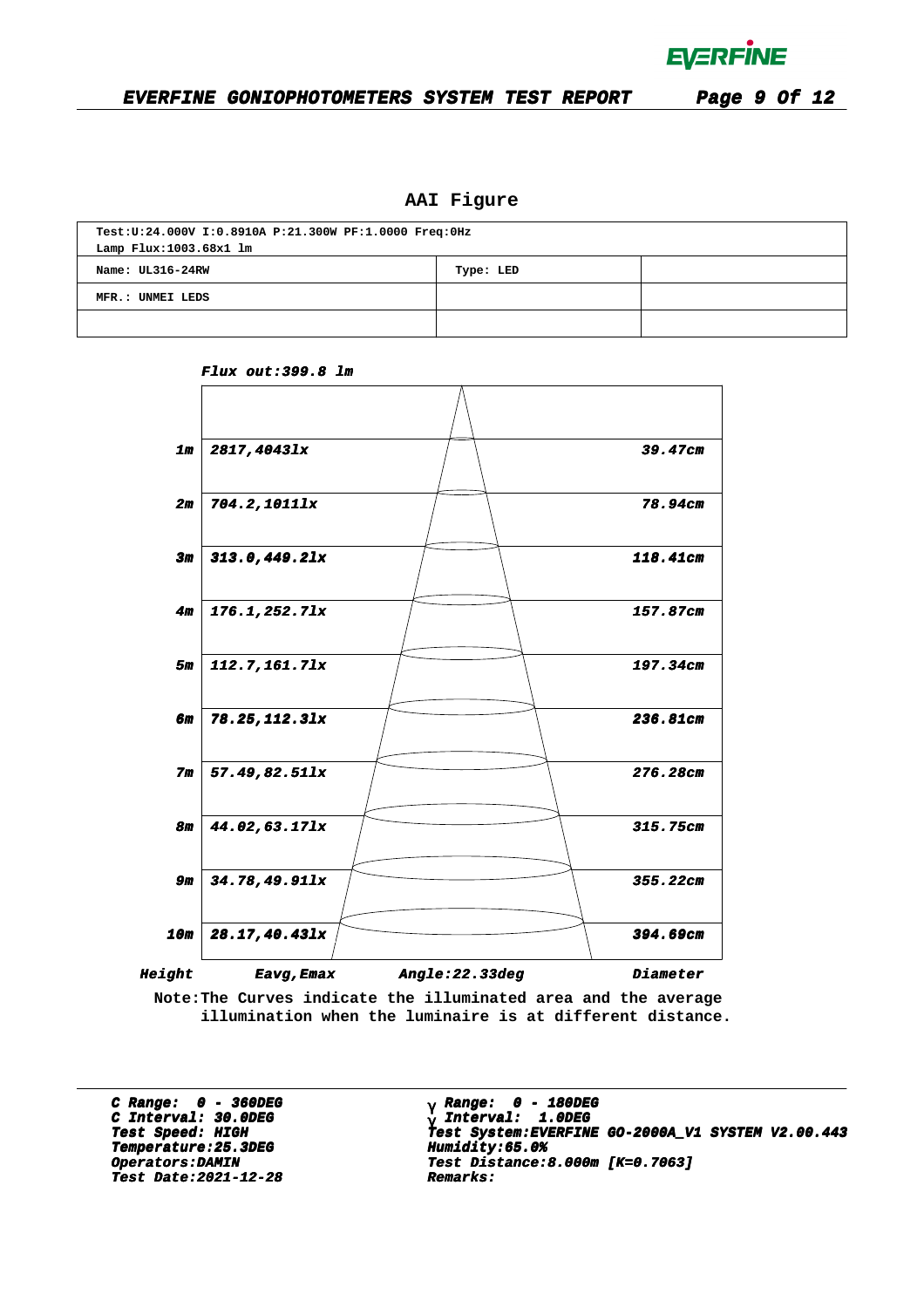**EVERFINE** 

### **EVERFINE GONIOPHOTOMETERS SYSTEM TEST REPORT Page 10 Of 12**

### **ISOLUX DIAGRAM**

| Test:U:24.000V I:0.8910A P:21.300W PF:1.0000 Freq:0Hz |           |  |  |  |  |  |  |  |  |
|-------------------------------------------------------|-----------|--|--|--|--|--|--|--|--|
| Lamp Flux:1003.68x1 lm                                |           |  |  |  |  |  |  |  |  |
| Name: UL316-24RW                                      | Type: LED |  |  |  |  |  |  |  |  |
| MFR.: UNMEI LEDS                                      |           |  |  |  |  |  |  |  |  |
|                                                       |           |  |  |  |  |  |  |  |  |



**C Range: 0 - 360DEG C Interval: 30.0DEG Temperature:25.3DEG Humidity:65.0% Temperature:25.3DEG Humidity:65.0% Test Date:2021-12-28 Remarks: Date:2021-12-28 Remarks:**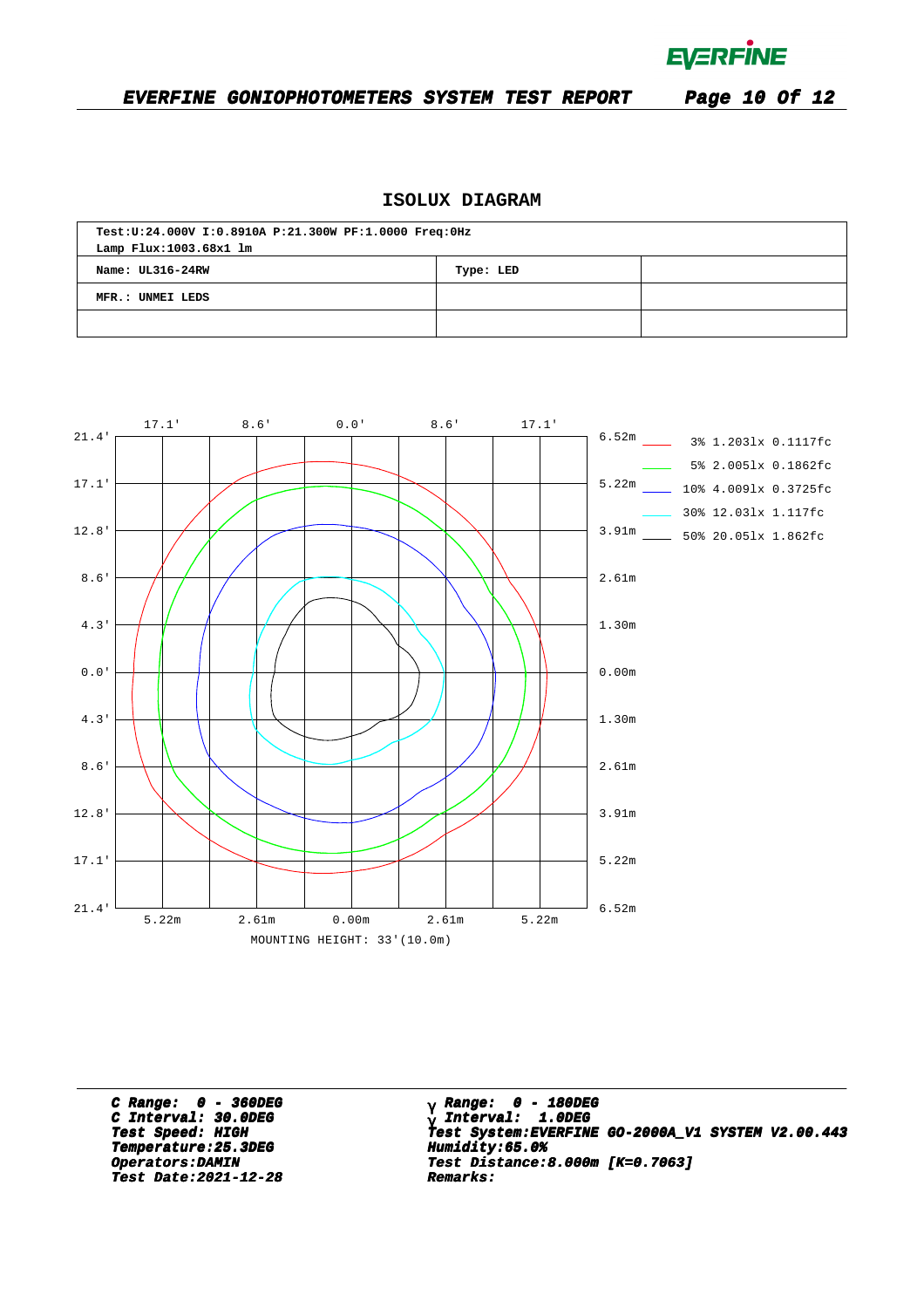**EVERFINE** 

**Planar Illuminance Curve**



**C Range: 0 - 360DEG C Interval: 30.0DEG Temperature:25.3DEG Humidity:65.0% Temperature:25.3DEG Humidity:65.0% Test Date:2021-12-28 Remarks: Date:2021-12-28 Remarks:**